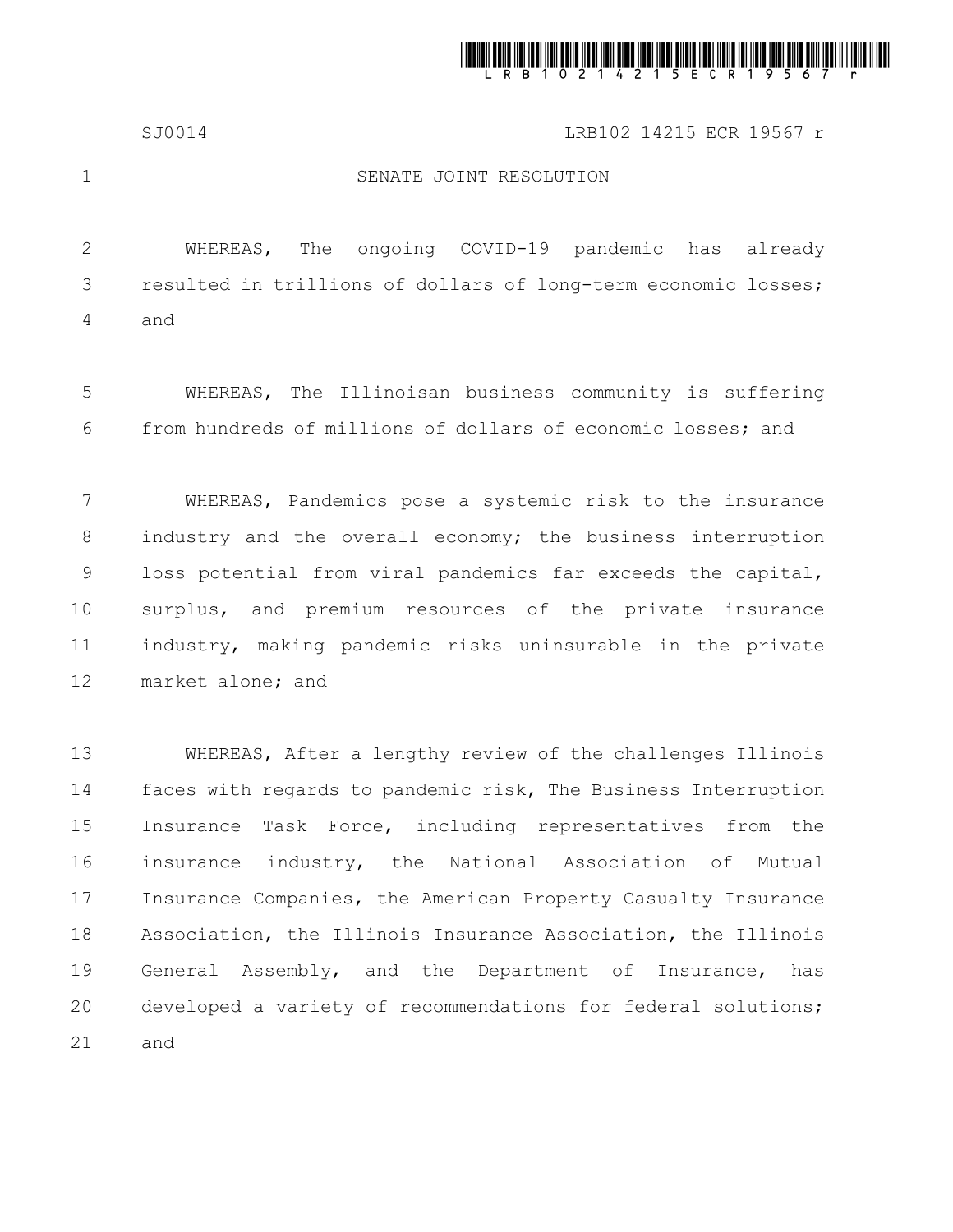WHEREAS, The Illinois Congressional Delegation is doing incredible work on behalf of Illinois during this difficult time; and 1 2 3 SJ0014 -2- LRB102 14215 ECR 19567 r

WHEREAS, To address the immediate financial distress of businesses, we need another round of economic relief similar to the CARES Act to fund the Payment Protection Program and to provide additional aid to state governments for distribution to small businesses through state grant programs such as the Business Interruption Grant Program; and 4 5 6 7 8 9

WHEREAS, Illinois businesses deserve a viable option for pandemic-related revenue replacement when the next pandemic strikes, whether it is months or years from now; therefore, be it 10 11 12 13

RESOLVED, BY THE SENATE OF THE ONE HUNDRED SECOND GENERAL ASSEMBLY OF THE STATE OF ILLINOIS, THE HOUSE OF REPRESENTATIVES CONCURRING HEREIN, that it is in the best interest of Illinoisans that our congressional delegation act swiftly to support the passage and implementation of another round of economic relief to fund the Payment Protection Program and to provide additional aid to state governments for distribution to small businesses through state grant programs, such as the Business Interruption Grant Program; and be it further 14 15 16 17 18 19 20 21 22 23